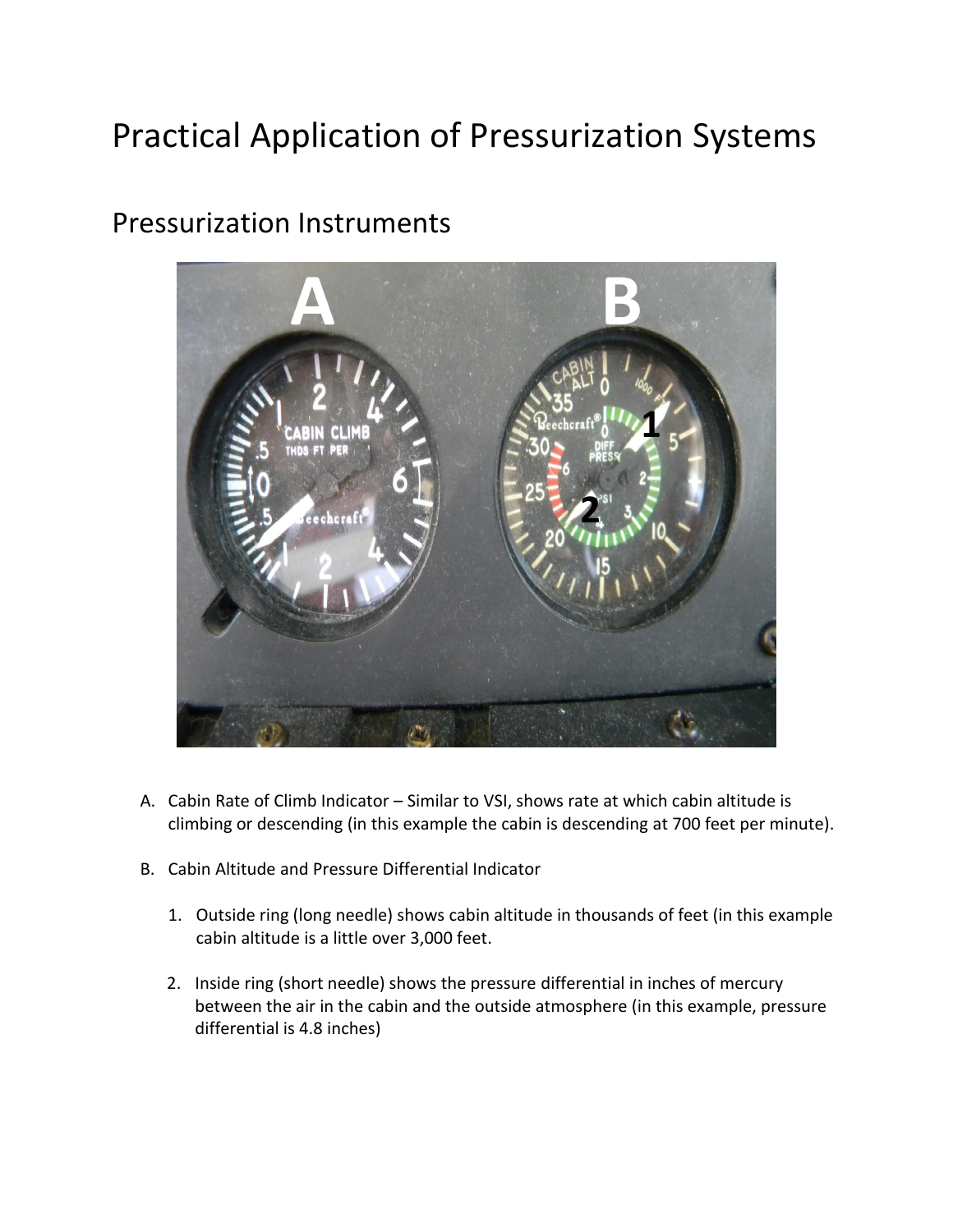# Pressurization Controller Setting Prior To Takeoff



- A. Cabin Altitude Control Prior to takeoff, set to 1,000 feet above cruise altitude on the inner ring.\* The outer ring indicates what the cabin altitude will be when reaching cruise altitude. In this example the aircraft is climbing to 16,000 feet, so the altitude is set at 17,000 feet. The cabin altitude at cruise will be 4,100 feet.
- B. Cabin Rate of Climb/Descent Control: Usually set in the "12 O'clock" position which causes the cabin to climb at about ½ the rate at which the aircraft climbs.
- C. Cabin Pressure Dump Valve Dumps cabin pressure

\* Setting altitude 1,000 feet above cruise altitude will prevent the cabin from climbing or descending if the aircraft climbs or descends a few hundred feet when at max pressure differential. This prevents cabin pressure changes and discomfort the crew and passengers.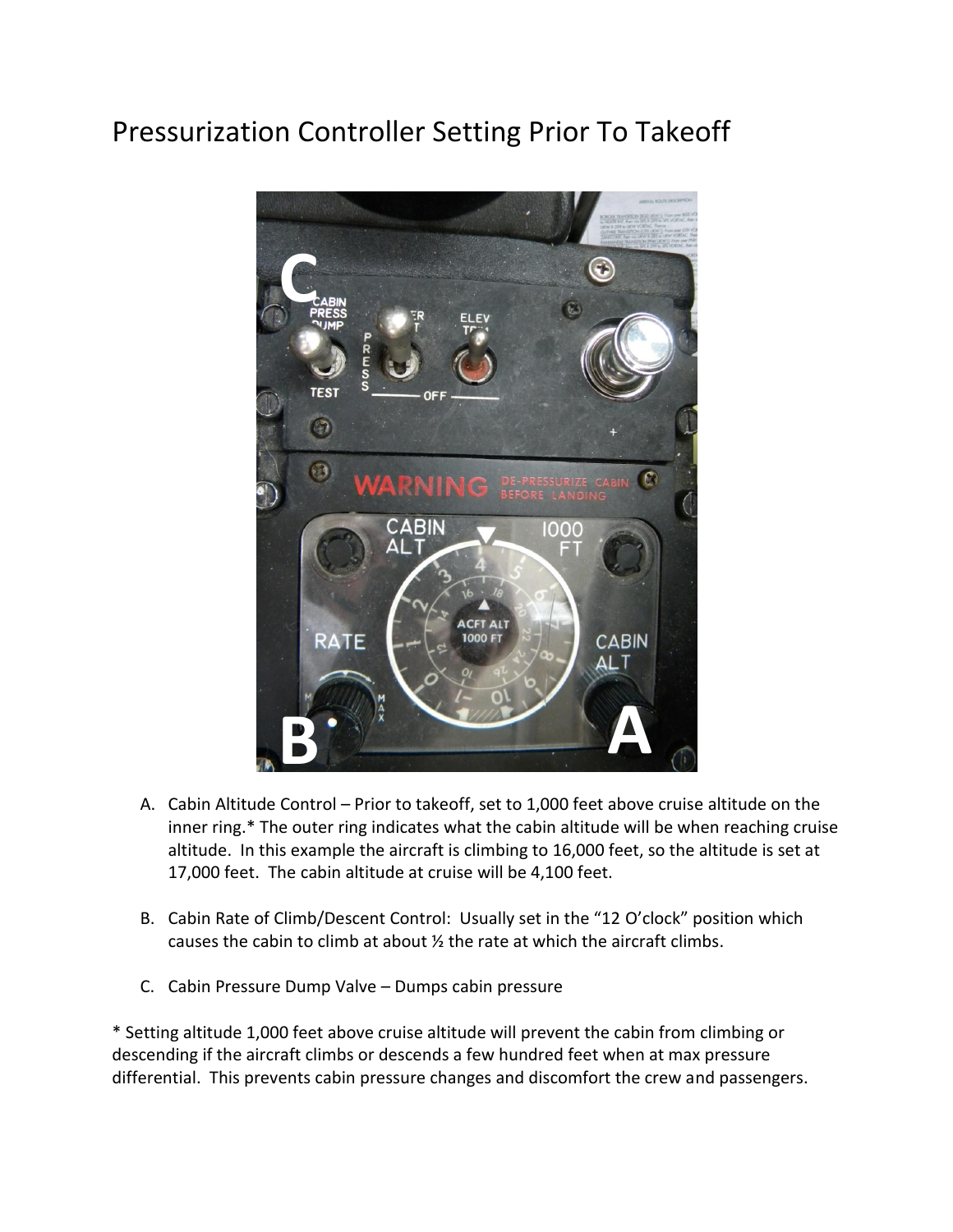### Pressurization Controller Setting Prior to Descent



- A. Cabin Altitude Control: Prior to descent, set to 500 feet above field elevation on the outer ring. In this example field elevation is 900 feet, so 1,400 feet is set on the outer ring.
- B. Cabin Rate of Climb/Descent Control: Set in the "12 O'clock" position. As the aircraft descends, the cabin will then descend at about 1/2 the rate of descent of the aircraft. When the aircraft arrives at 500 feet above field elevation the cabin and aircraft altitude will be the same and the cabin will be depressurized for landing.